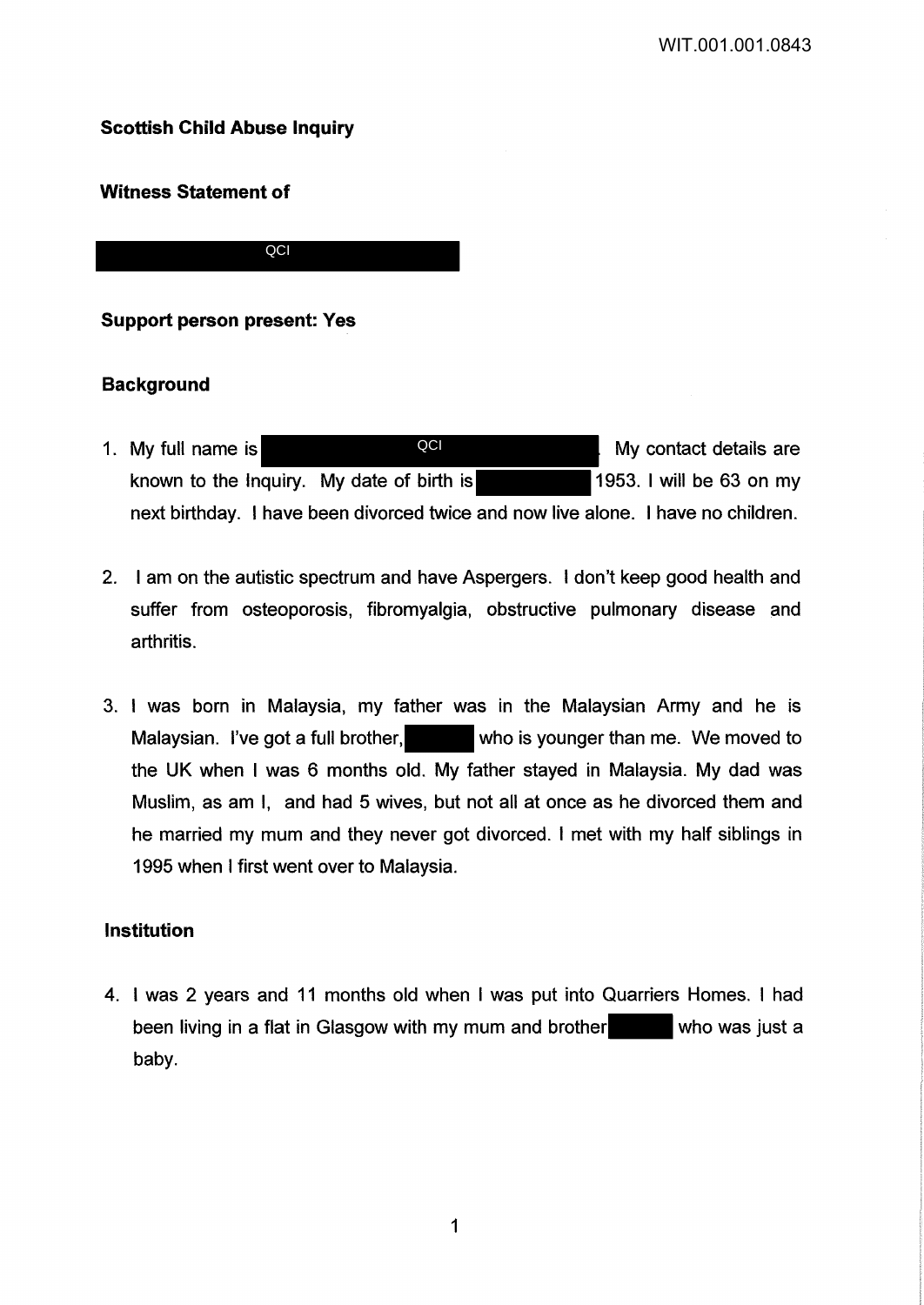- 5. My mum had 2 children to bring up and she had to go to work, because she bought her house, so she had to pay the bills. She put us in Quarriers Homes. She said she heard from her friend that there was a place where she could place the children. She paid £2 and 10 shillings a week to have us in there.
- 6. I went into Quarriers Homes first and came in after. He was just a baby. I was there until I was about 8, so from 2 year 11 months until 8 years old. I then went to Nazareth House in London and then to the Convent of the Good Shepherd in Edinburgh
- 7. My brother went to Nazareth House in Lasswade after Quarriers, and that was awful for him as well and he went to the Christians Brothers place in Fife.
- 8. At Quarriers I lived in Cottage number 7 the whole time, and Miss QBI was the house mistress. QBI
- 9. My wee brother lived in Cottage 7 too. I don't remember them having any boys at the Cottage other than my wee brother. He was just a baby.
- 10. Quarriers Homes is actually one of the better children's homes, and I liked my freedom there. I liked being able to wander off and climb up trees and look for honey and birds' nests. That's what I used to do in my spare time there. Quarriers wasn't all bad, but when it was bad, it was very bad. It was idyllic and I liked to wander.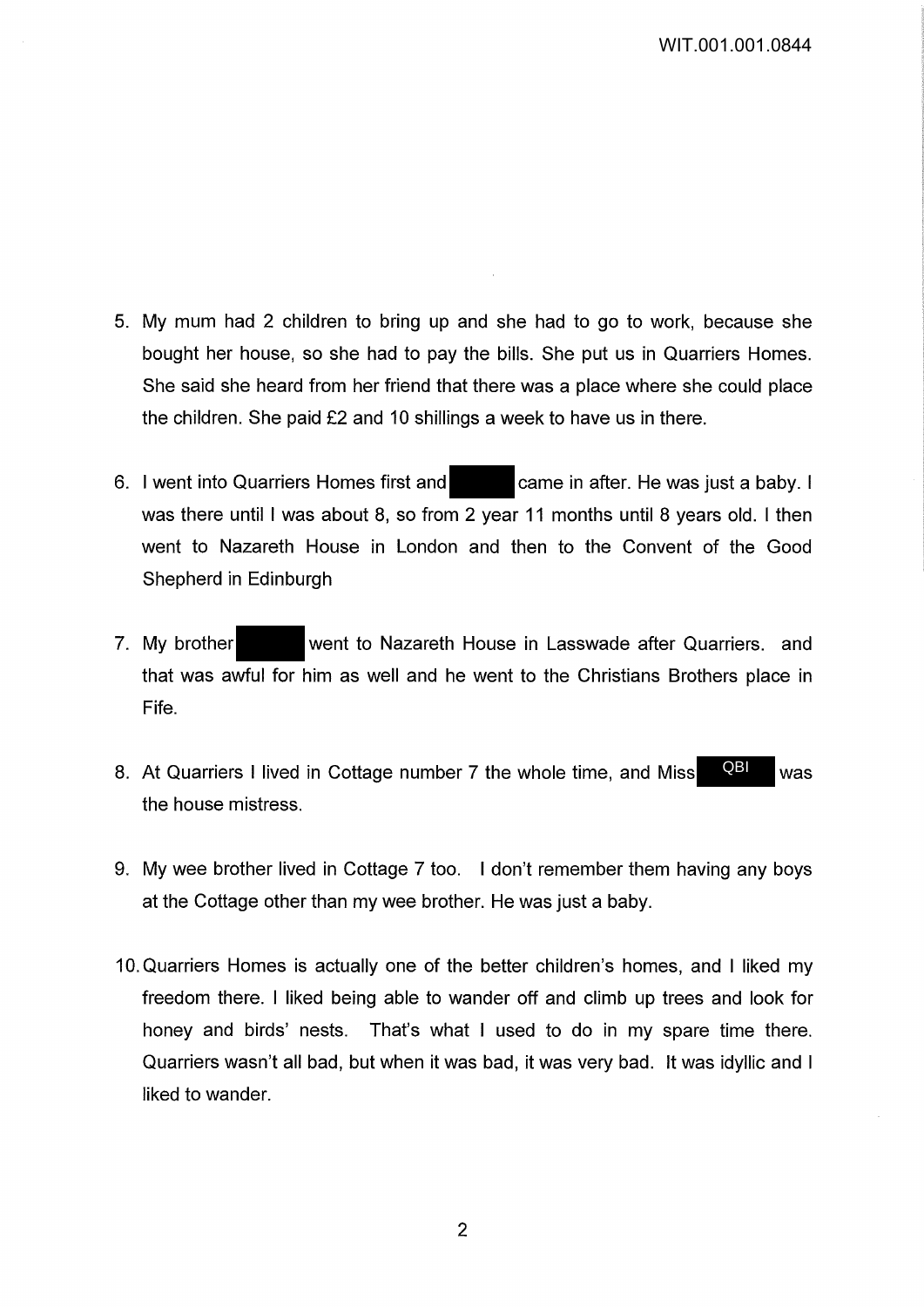WIT.001.001.0845

### **Routine**

- 11. Miss **QBL** was quite strict, one thing about the place was that there was no affection whatsoever, from anyone. I remember getting a cuddle once from one of the helpers, I was crying for my mum and she took me into her bed and cuddled me and that was the first and only time I ever got any sort of affection QBI
- 12. There were 3 or 4 helpers in the Cottage, Miss  $\Box$  and her niece who had red hair. I don't remember the helpers' names. QBI
- 13.1 was called "the heathen's child", I remember that, by Miss **QBL** and the helpers. I think they must have been talking about me going to church or something. I was also called a "dirty darkie" and I used to scrub myself with carbolic soap. QBI
- 14. There was a TV in the recreation room and a TV in the lounge. I used to watch TV a lot, I remember the little dots disappearing and you had the BBC. It was only one channel. We used to watch Bronco, Andy Pandy, Mr Ed and Toytown cartoons or something.
- 15.1 never had any personal possessions when I was at Quarriers with the exception of a collection of dolls when I was 6 or 7 years old. You were not allowed any personal possessions, not as far as I was aware. Maybe it was decided I was too young to have any.

### **Discipline**

16. I saw my brother getting beaten. It was in the Cottage. I heard him yelling for me and he was yelling my name. I was upstairs getting dressed in the bedroom and he was downstairs. So I went down the stairs and I only had my liberty bodice, my pants and my skirt on, I wasn't fully dressed. I went down and he was standing in a corner.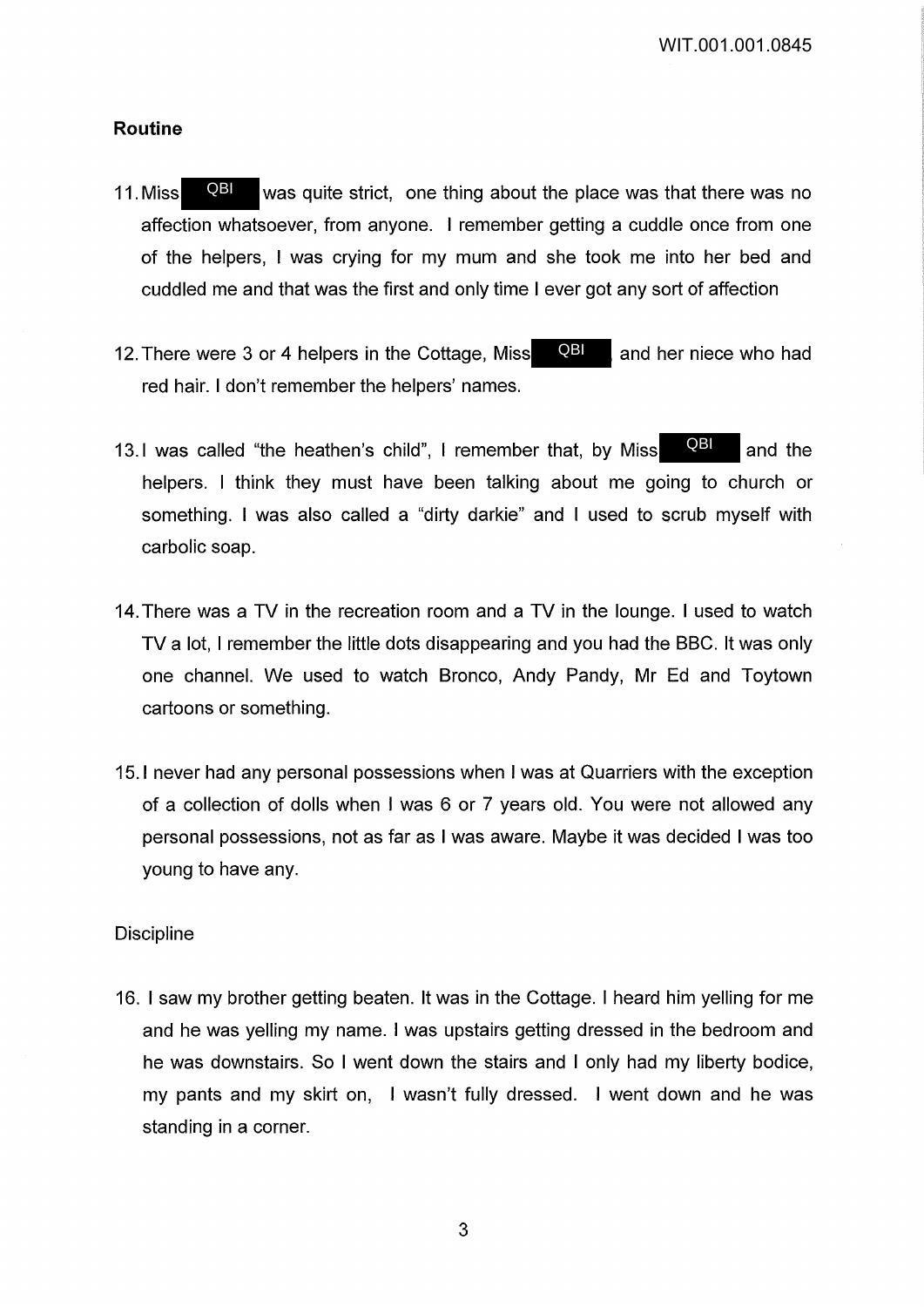- 17. The helpers were beating him with a leather strap round the back of his legs and on his buttocks, and they were beating him really hard. They were giving him a good thrashing and he was screaming and yelling my name. I got mad and I tried to stand in front of him to stop them from beating him, and they were just hitting me. I managed to get a hold of one of the helpers. I was struggling with them, because they were trying to get me away from him and I wouldn't get away. I bit a helper's knee. This was all because my brother had wet the bed. I was 4 years old at the time and was only 3 years old.
- 18. You got strapped a lot, they use to strap quite freely. In the school they strapped you and in the Cottage they strapped you as well.
- 19.1 got strapped in the Cottage and that was because I refused to eat my peas and I got locked in a cupboard. I hated the peas. They were just rough round my mouth and I couldn't eat them. It was either Miss **QBI** or one of the helpers who put me in the cupboard. I was left in there all night. That just happened once as far as I remember. I think I was 5 or 6 years old at the time.
- 20. When I was in the cupboard I read the magazines that were there. They were the Beano, the Dandy, the Bunty, Judy, Dan Dare. They had all the comics piled up in the cupboard and I read them through a crack in the door. There was no light and just a stone floor. The cupboard was called the "glory hole" and it was in the kitchen and it had a sloping roof. The door was locked from the outside. don't remember being cold or needing the toilet.
- 21. brought me a sandwich of honey, bread and honey and that tided me over. was a black girl. I was actually quite happy in the cupboard because I had the comics to read because it was all the comics you didn't get time to read.
- 22.Another incident, I was slapped really badly around the head. It was Easter time and there was a huge, chocolate Easter egg, bigger than me by the front door in the Cottage. I was fascinated by the giant Easter egg. A bit of the silver paper had come off, and you could see the chocolate underneath. I was licking it.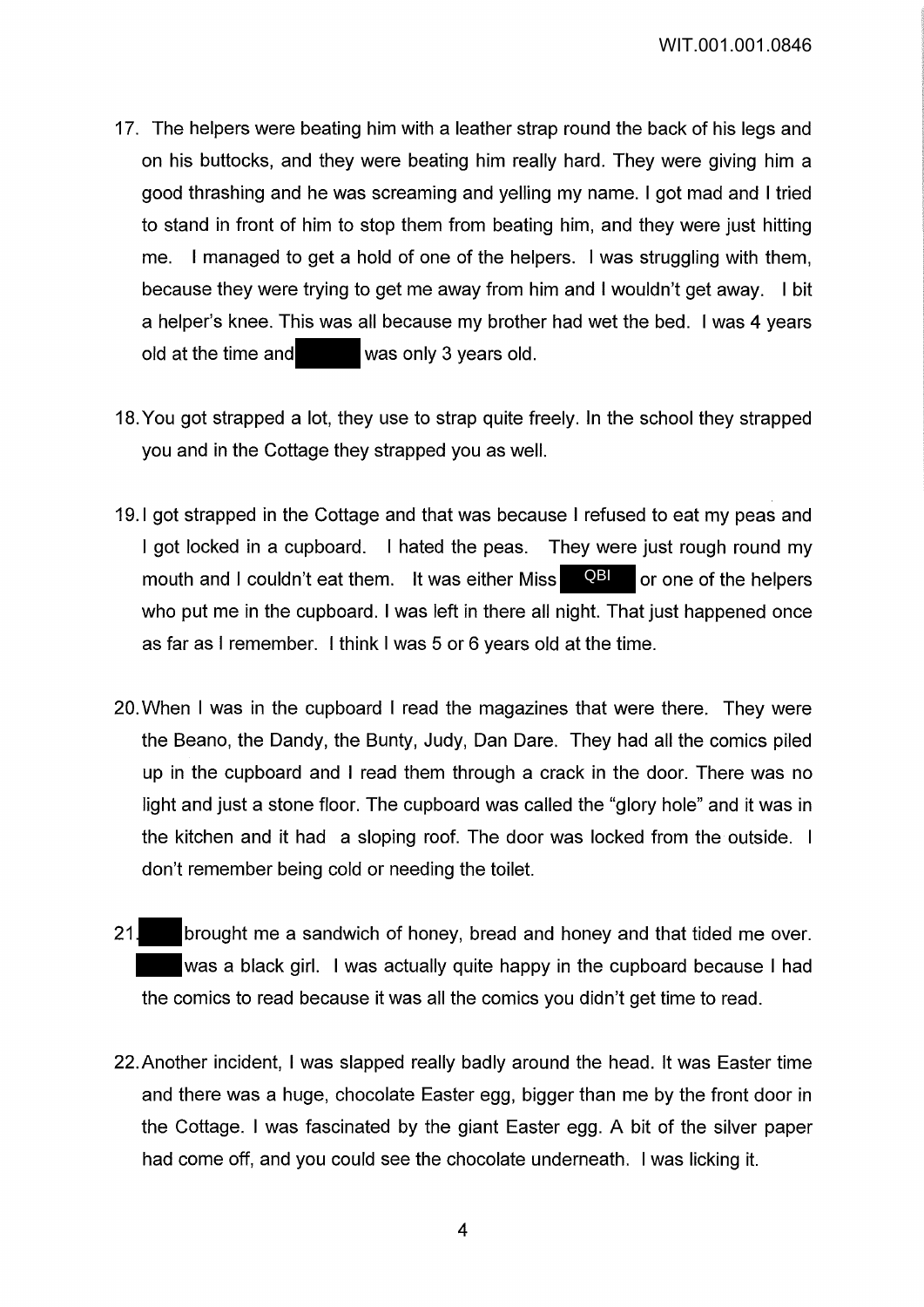- 23. The next minute there was a big whack. One of the helpers had crept up behind me and found me trying to lick the Easter egg and I got whacked for it. She boxed my ears, it was really sore.
- 24.1 got strapped at the school at Quarriers as well. One occasion I remember vividly. I had chicken pox and I had a ruler down my back and I was scratching my back as it was itching like mad. Then I got a wee boy next to me to do it for me, because my hands were getting tired. The teacher saw us and called me down. You had to walk down the stairs as the schoolroom had elevated platforms. The teacher took my pants up and whacked me with the strap on my bottom, all because I was scratching my back. I continued scratching my back and she took me down again. She ripped my dress open at the back and undid the buttons and saw that I was covered in spots. She sent me home to the Cottage and I had to go to bed.
- 25.1 also remember getting made to work when I was only little. We had to polish the floors with a Ronick floor polisher. They had big lino floors.. The Ronick is a big heavy polishing thing with a square piece on the bottom and a big wooden pole in the middle. The pole goes back and forward and you put polish on it and polish the floor. We had to get on our hands and knees to polish the floor and then get the Ronick and polish the floor with it. Then we had to get dusters on our feet and skate up and down to polish the floor more. We had to do that every Saturday.
- 26. Other girls in my Cottage were strapped too. They strapped on the hands, they had to put their hands out. It was always the helpers, and it happened at school too. Miss **QBI** never got involved in any of it. She gave tacit agreement I think. She must have known what was going on. QBI
- 27. When I was fifteen and in the Convent of the Good Shepherd in Edinburgh, Miss came to see me. I had been pestering the Convent to get her to come and see me so I could ask her why they hit my brother when he had just wet the bed and why I got locked in a cupboard. I wanted to know why. When Miss QBI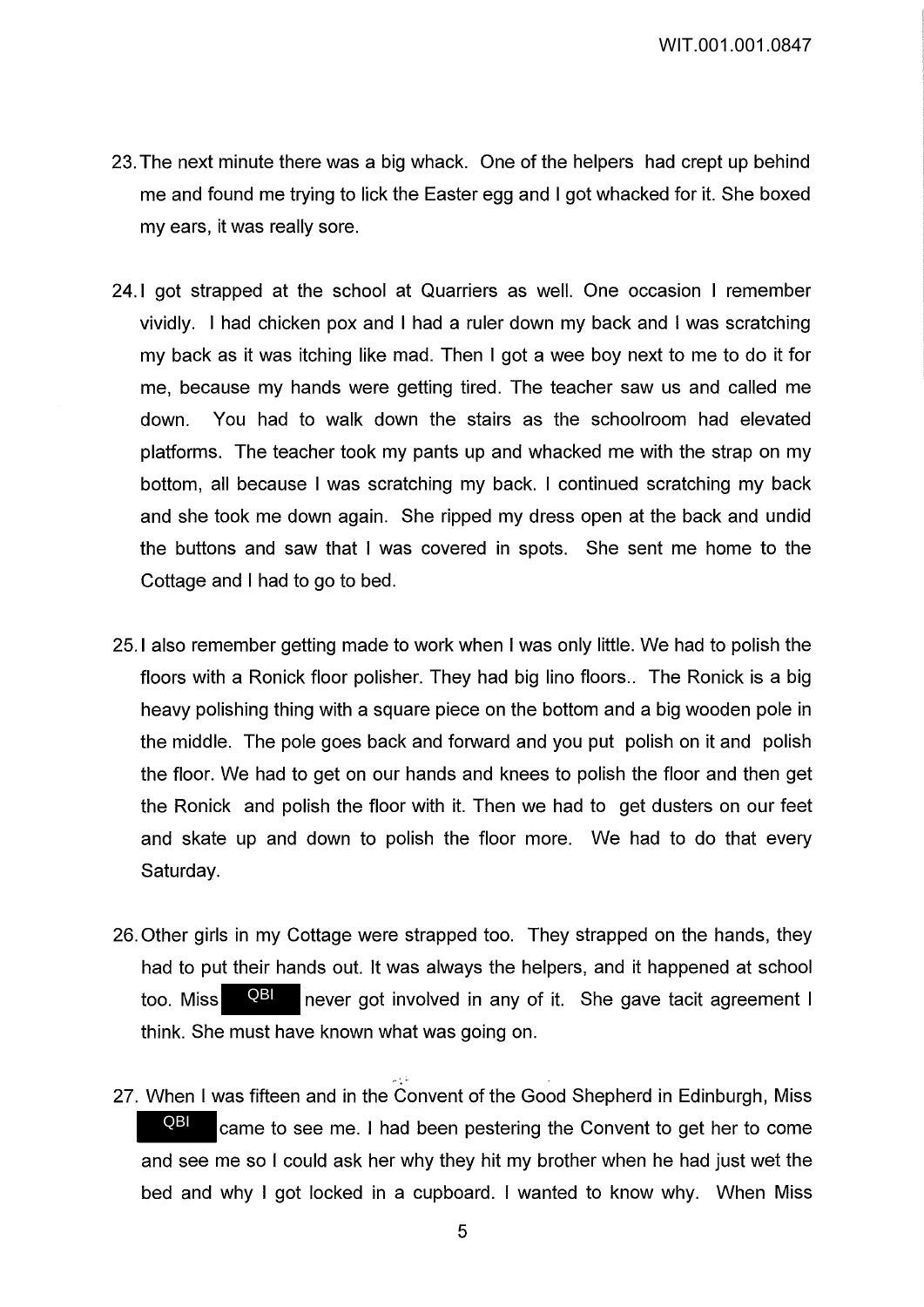came I didn't manage to say anything to her because she was quite hostile. I wanted to confront her really, but I bottled out. There was no conversation and she just sat there sucking her teeth. QBI

28.1 had injuries from getting the belt. You would get red marks on you, weals. used to get red marks up my wrist, when I got strapped at school

## Sleeping Arrangements

29. There were 2 dormitories in Cottage 7, one on the left and one on the right. In the room where the cot was, that was in a dorm as well. There was about 20 girls in each dorm. I slept in the dormitory on the left but when I was a bit older I slept in the one on the right.

### Visits

- 30. My mum visited me, but not very frequently because she couldn't get up there. Quarriers was quite far out from Glasgow. Also the money to get there was an issue, so she didn't visit me very often. Saturdays, I think, were visiting days.
- 31. My brother was around. They didn't put us together to play, but I used to play with him sometimes. I used to play jokes on him in the playground, as they had a big playground in the Cottage, but most of the time I played by myself. I used to just run off and play by myself. I would hide in the coal bunker or run off down to the woods.

## Food

- 32. Spam was horrible, I hate spam. Tripe, I will never eat tripe again. I was made to eat a bowl full of tripe when there was a Christmas party and we had American sailors or Gls or something visiting. They used to come visiting at Christmas.
- 33.1 thought the tripe was jelly or blancmange and so I asked for more. I hadn't even finished what was on my plate. I hadn't started it and I was saying 'yes I will have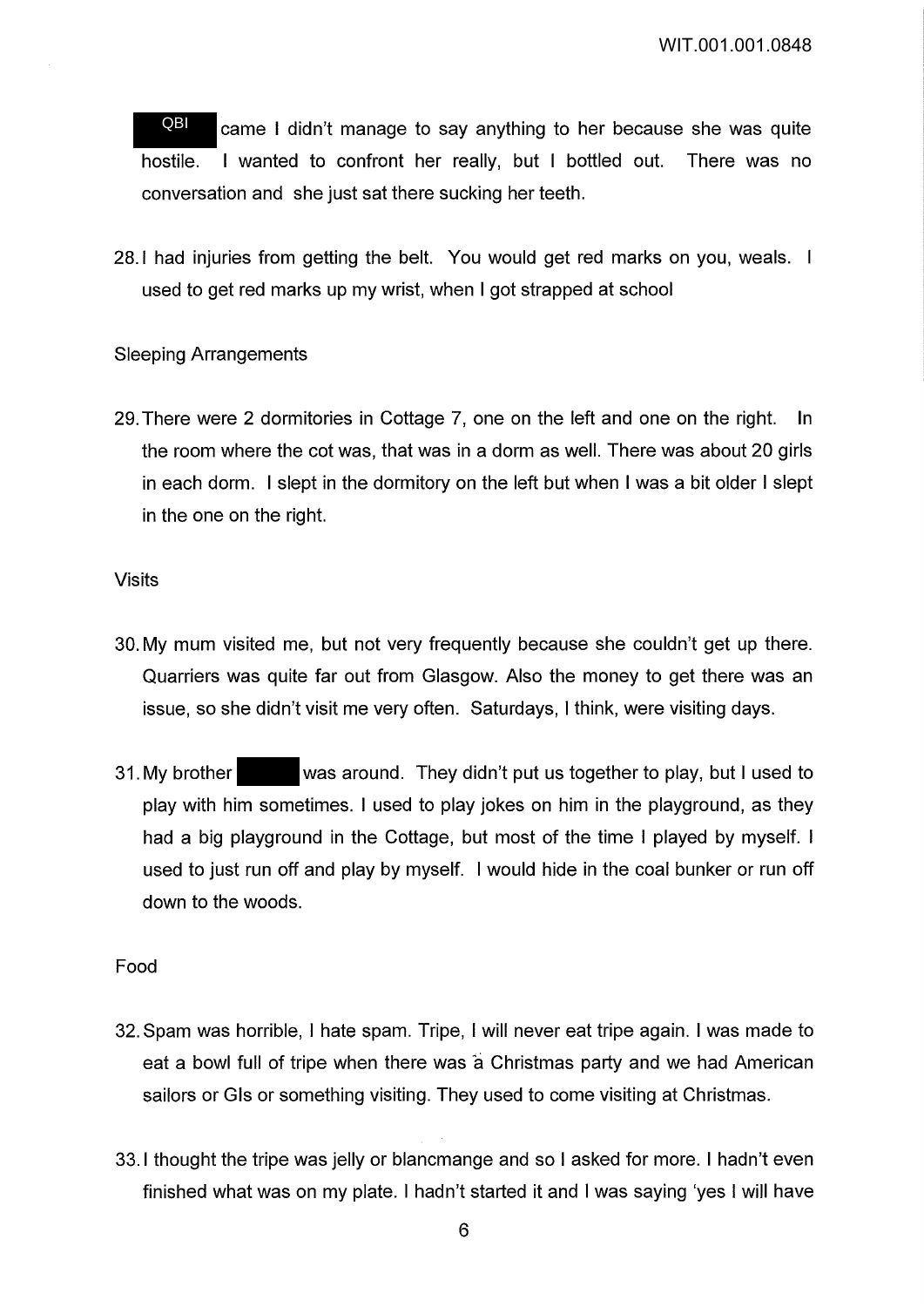WIT.001.001.0849

some more'. And then when I ate it, it was vile. I couldn't eat it and I didn't want it and they said "no you have to eat it" and "eat it all up". I was puking because it was just so horrible. What I did in the end was I slid under the table, took the bowl and put it at somebody's feet at the other end of the table and then came back up. They didn't miss me because I was small. I haven't been able to eat tripe. I can't face tripe. I can't even look at it in the butchers.

34.1 was hungry all the time. That's why I used to go eating brambles and eating grass. I used to get the drying stems and you could open them up and you could eat the white bits inside. So I used to eat that. I would go wandering and find my own food.

### School

- 35. The school building at Quarriers was in the grounds. You had to go down the big long road as if you were going towards the church and then turn right and through some woods. There were woods all around the place.
- 36.At school I had my hands tied behind my back, because I was left handed, to try and make me write right handed. It was the teacher who did it. They used to tie my hands with string or slap me if I was trying to write with my left hand. It happened frequently, whenever they saw me writing with my left hand. It was quite difficult trying to write as I got frustrated trying to write with my right hand. Then I would write from right to left across the page, backwards. I used to get slapped for that

## Birthdays and Christmas

- 37. During the Christmas holidays, we would generally have the American sailors there and Christmas Day itself. I don't remember getting any presents but we must have. I think we might have got stockings with sweeties in them.
- 38. We never celebrated our birthdays.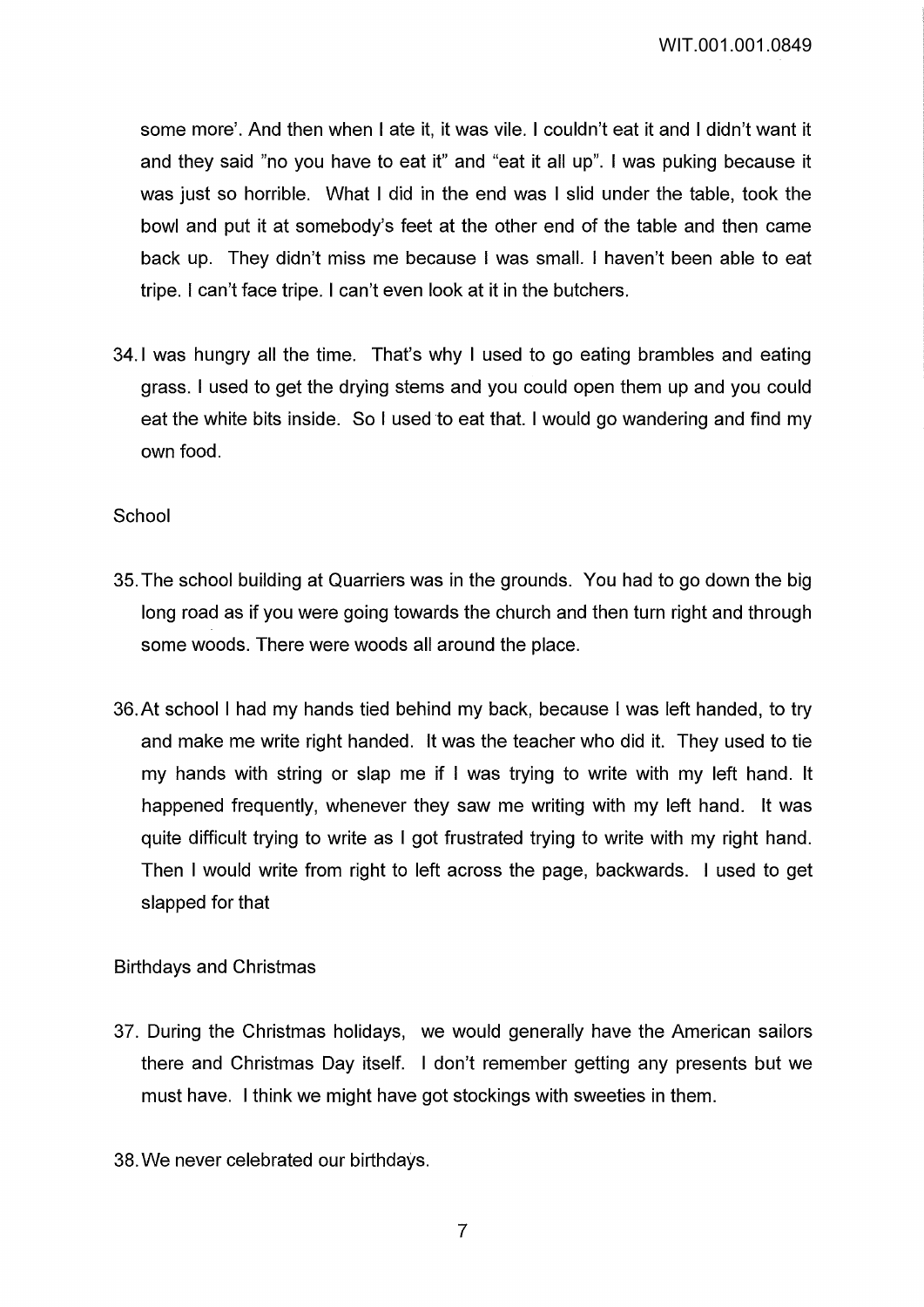$\bar{\chi}$ 

39. We went to the US Marines place. That was a taxi ride. We went to the base and they had a party for us. I remember this black sailor picked me up and put me on his knee. I looked at him and he was black like my daddy. I was touching him and I was thinking of my daddy. I was only tiny then. I sat there, greeting for my daddy and he put me down quickly as he thought I was greeting because I was sitting on his lap. It wasn't that, I was greeting for my daddy because he reminded me of my dad.

### **Abuse**

- 40.1 told my mum that Quarriers Home was a terrible place. She said she didn't realise and she felt Mrs QBI was nice.
- 41.1 don't think I could have told anybody about what happened in Quarriers at the time, as nobody would believe me. You just didn't say anything.
- 42. In children's homes, there is abuse but it's not always sexual abuse. Like being locked in a cupboard, as far as I am concerned that is abuse. I can't go into dark cupboards anymore. I have to put the light on.
- 43. It was just accepted that that was what you did. The strap and things like that were quite normal in those days. It was normal to strap children hell for leather.

### **Life after institution**

44. My mum was very obsessed with me, and it wasn't just mother-daughter relationship. She used to follow me everywhere. She would write letters to see where I was and what I was doing. By the time I was 9 I didn't want to see my mum anymore. That was when I was in Nazareth House in London. I had had enough of her. I got transferred to the Good Shepherd Convent in Edinburgh, because I wanted to be near my brother as he was in the Nazareth House in Lasswade.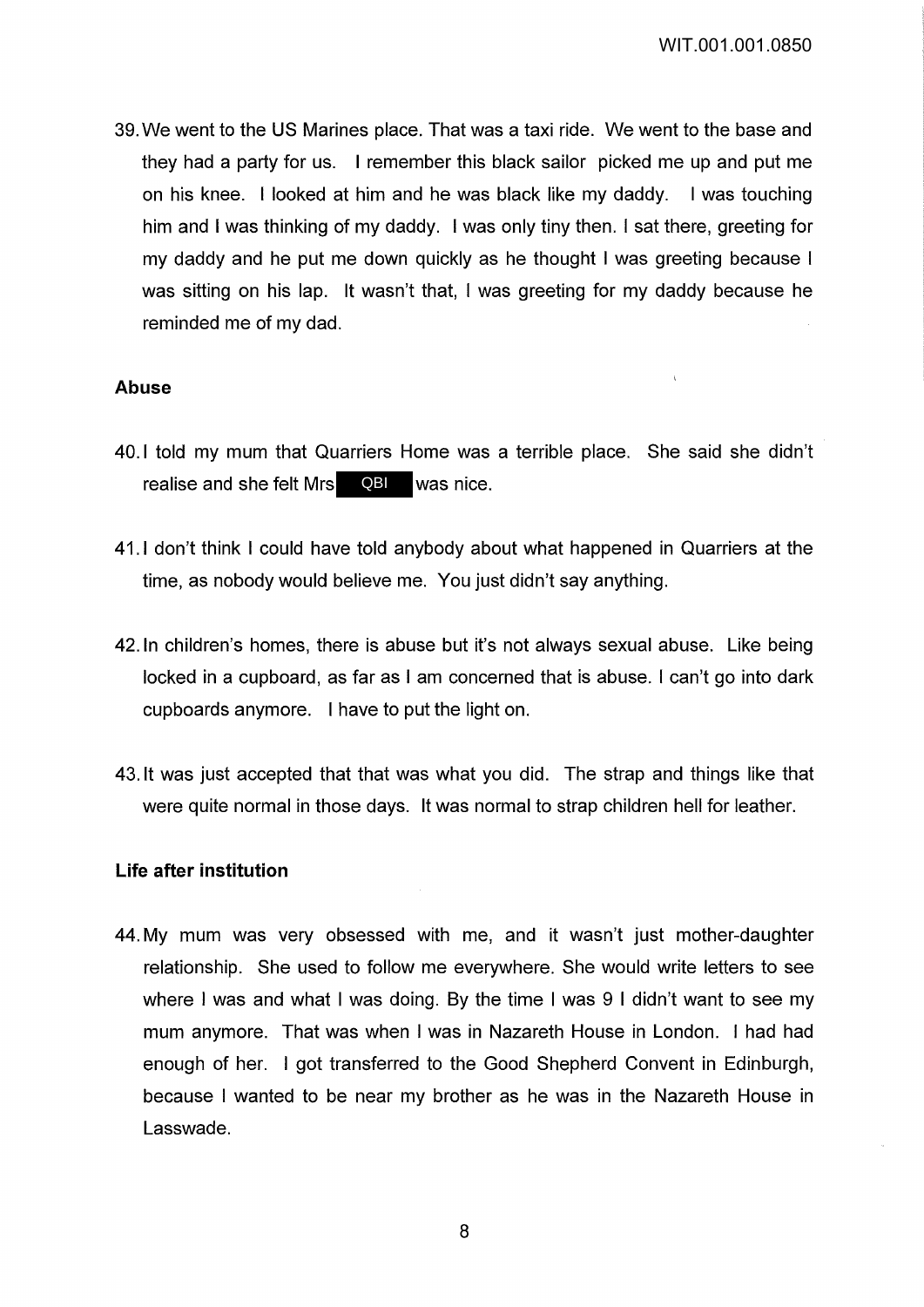WIT.001.001.0851

- 45. My mum used to tell them at the Nazareth House that I didn't have a brother. She used to tell them that it was an imaginary brother. But one of the nuns at Nazareth House in London had been at Lasswade and knew that I had a brother. So she knew . They arranged for me to go to stay at the Convent of the Good Shepherd in Edinburgh. The Good Shepherd was a nice place.
- 46. My time in Quarriers did affect me, and contributed to who I am, I think it contributed in that I turned the negative into positive. I worked in children's homes myself and I made sure the children had affection and got cuddles and got hugs and were paid attention to and were listened to.
- 4 7. After leaving care I spent many years trying to trace my father and sort out my passport. By the time I found my father he had died. I feel more could have been done in my teenage years, especially when I was asking questions about my dad

#### Impact

- 48. Being brought up in care does affect you. You find it hard to show your feelings and it affects your trust in human beings It's more difficult when you are mixed race, and no recognition was made of the fact that I was of Malayian nationality. My mum didn't help the situation.
- 49. When I was staying at Convent of the Good Shepherd, and at pupil at St Thomas of Aquinas, Edinburgh I was unable to go on any foreign trips with the school due to not having a passport and I think it should have been addressed by the institutions I stayed in.
- 50. It was assumed I was happy to be brought up a Christian when in actual fact I was Muslim.